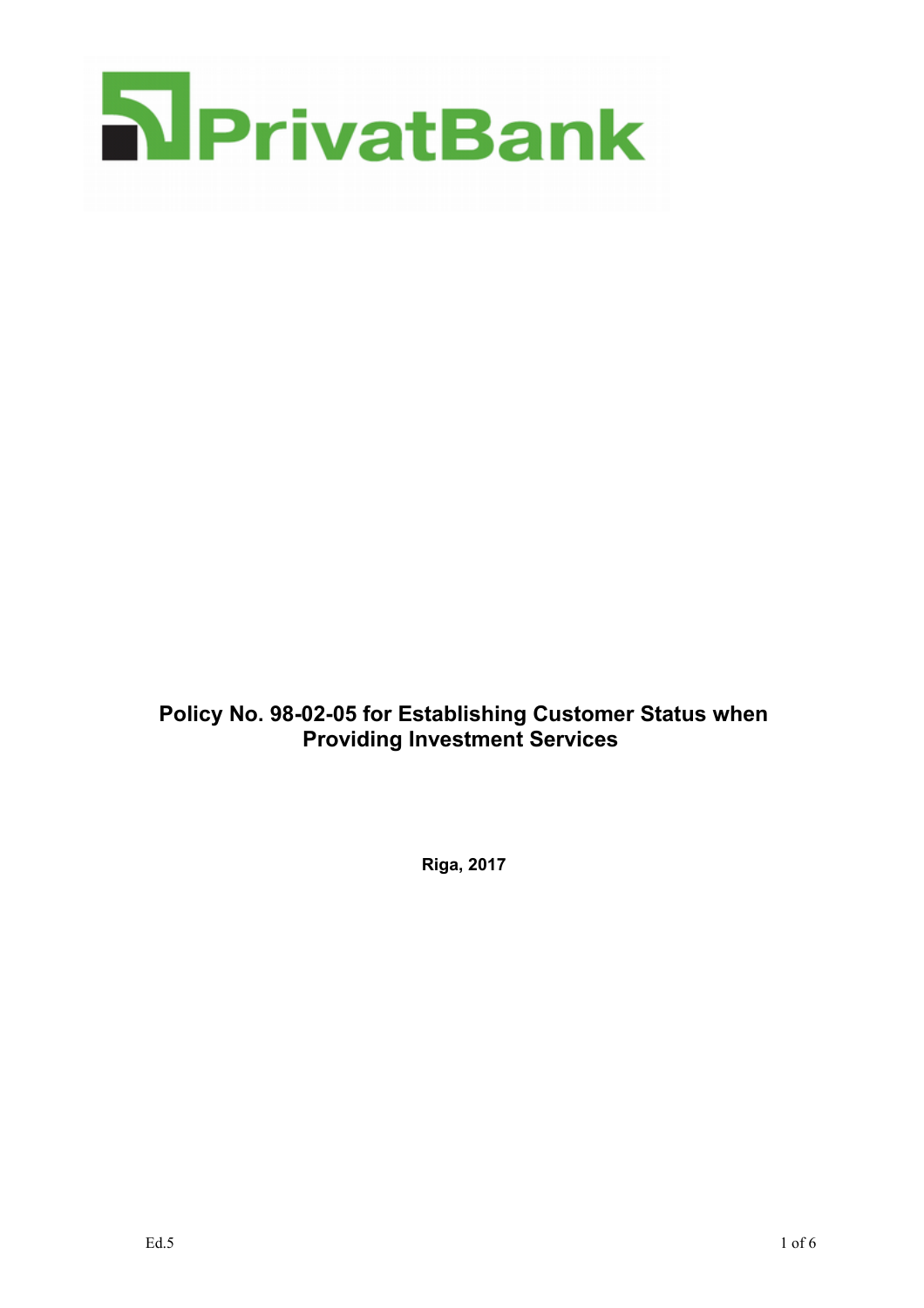

# *Content:*

|                | 1.2. |  |  |
|----------------|------|--|--|
|                | 1.3. |  |  |
|                |      |  |  |
|                |      |  |  |
| 3 <sub>r</sub> |      |  |  |
| 4.             |      |  |  |
| 5.             |      |  |  |
|                |      |  |  |
|                |      |  |  |

## **1. General Provisions:**

## <span id="page-1-4"></span>**1.1.** *Policy Status:*

<span id="page-1-3"></span>1.1.1. The policy for establishing Customer status when providing investment services is the basic document that regulates the Bank's actions in defining the Customer's status.

## **1.2.** *Policy Prepared in Accordance with Regulatory Documents:*

- <span id="page-1-2"></span>1.2.1. This Policy has been prepared according to:
	- The Law on Credit Institutions of the RL;
	- The Law on Financial Instruments Market of the RL
	- Other regulatory documents and recommendations, as well as internal regulatory documents of the Bank.

## <span id="page-1-1"></span>**1.3.** *Responsibility, Documentation Addressees:*

**Process Coordinator:** the Head of the Treasury.

## **Responsibility, Activity Areas:**

This document is binding for all employees of the Bank whose duties are linked with providing investment services and accompanying investment services to Customers.

When the Policy is impossible to execute the employee who discovered that immediately informs the head of his structural unit, the process coordinator stated in the Policy and an employee of the Compliance Control Department for introduction of changes.

## **Documentation Addressees:**

- head of the Individual and Corporate Resident Customer Service Department;
- head of the Individual VIP Customer Service Department;
- head of the International customer service department;
- head of the Treasury:
- <span id="page-1-0"></span>head of the Trust Transactions Department.

## **1.4.** *Terms Used in Policy:*

*Authorized Transaction Partner –*investment brokerage entities, credit institutions, insurance companies, investment management entities, pension funds and its management entities, other financial institutions who have been duly licensed and operate according to the legal acts regulating financial services, the state institutions, who manage the state debt, the Central Bank and international organisations;

**Bank** – AS "PrivatBank";

*Customer* – an individual or legal entity to whom the Bank renders financial investment services or investment –related services;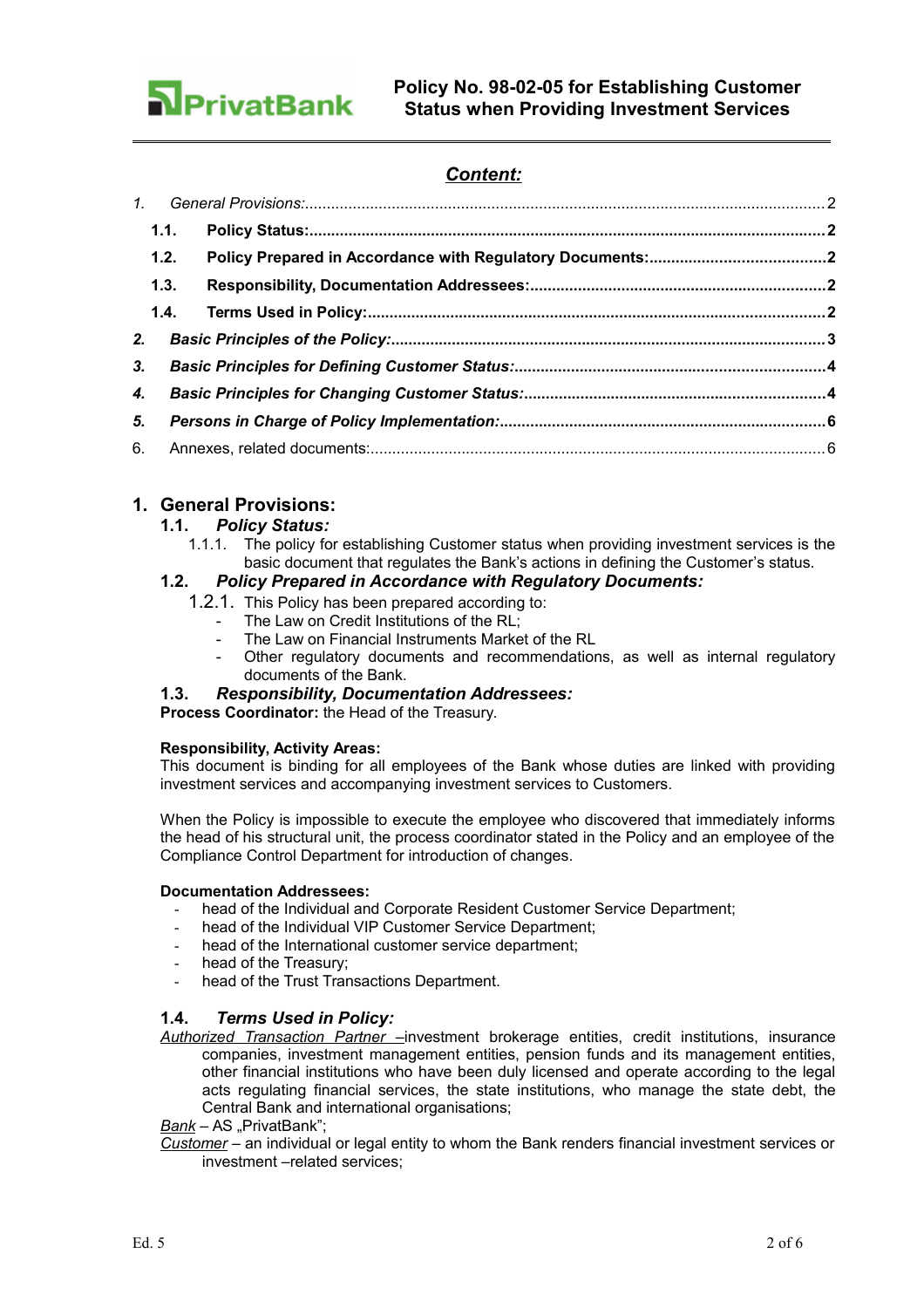

*Customer status (Status)* – one of the three categories (private Customer, professional Customer or authorized transaction partner), which is used by the Bank in relation to the Customer, in order to evaluate and assign the envisaged investor interest protection level on the basis of previous experience and knowledge of the Customer about financial instruments, as well as on the basis of characteristics of the Customer's activities.

*Financial Instruments* – contracts that simultaneously create financial assets to one person and financial liabilities or equity instruments – to another person and that are stated in the Financial Instrument Market Law:

- transfer securities (shares, bonds, depositary certificates),
- investment certificates of investment funds and other transfer securities, which certify participation in investment funds or in equally treated joint investment enterprises,
- money market instruments.
- derivative financial instruments.
- derivative goods instruments.

*Investment services – the investment services, which are provided by the Bank, as well as the related investment services, within the meaning of the Law*

*Law* – the Financial Instruments Market Law of the RL

*Policy* – the Policy for establishing Customer status when providing investment services;

*Private Customer* – a Customer who is not a Professional Customer;

*Professional Customer* – one of the following entities supervised and licensed for operations on the financial market in the Republic of Latvia or another country:

- credit institutions
- investment brokerage entities:
- other licensed and regulated financial institutions;
- investment funds and investment management entities;
- insurance companies;
- pension funds;
- goods dealers;
- entities that operate on their own account in the option contracts, future contracts or derivative Financial Instruments markets or in the derivative instrument base asset markets, and whose sole aim is to limit financial risks in the derivative Financial Instruments market or who perform transactions on the account of other participants of this market, or create prices for those, and who are guaranteed by the settlements system participants of that market if the latter undertake liabilities for executing the contracts concluded by such entities;
- other commercial entities whose basic activities are investments in Financial Instruments and who make such investments in large volumes;
- commercial entities who match at least two of these three requirements:
	- equity capital at least EUR 2 million:
	- net turnover at least EUR 40 million:
	- Balance value at least EUR 20 million.
- states and municipalities, state institutions who manage the state debt, central banks of countries, the World Bank, the International Monetary Fund, the European Central Bank and other international financial institutions
- other commercial entities whose basic activities is investments in Financial Instruments and who make such investments in large volumes:
- a person who has been acknowledged as a Professional Customer in another country according to a procedure that is similar to the Law.

## **2. Basic Principles of the Policy:**

- <span id="page-2-0"></span>2.1. The Bank implements the Policy according to the Law requirements in order to ensure classification of the Customer and granting proper status to the Customers.
- 2.2. The Policy states a clear and unambiguous position of the Bank in the granting of the status to the Customer, which is applied when providing investment services and/or accompanying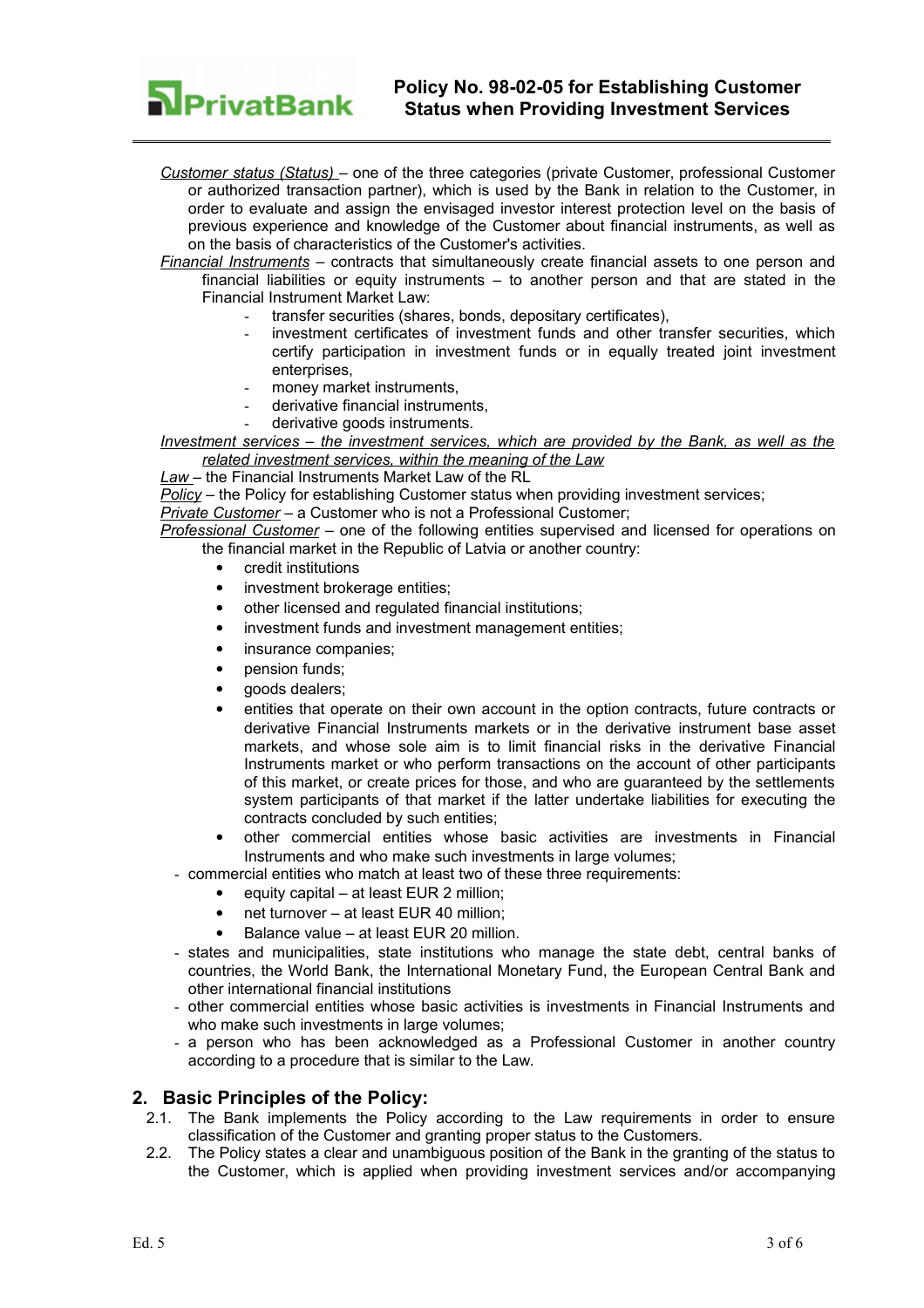

investment services to Customers (hereinafter – investment services), as well as ensures protection of the Customer interests.

## **3. Basic Principles for Defining Customer Status:**

- <span id="page-3-1"></span>3.1. In order to define suitability and conformity of investment services appropriate to the Customer's interests, the Bank, prior to establishing business relations with the Customer, carries out classification of the Customer and grants him an appropriate status.
- 3.2. A Customer status is granted to all Customers, to which the Bank provides investment services. According to the Law the Customer may be provided with a status of a Professional Customer, a Private Customer or an Authorized Business Partner.
- 3.3. The Bank grants an appropriate status to the Customer considering the Customer's provided information about the Customer's prior experience and knowledge about investment services, as well as analysing other documents and indicators of the Customer's activities. The Bank documents provision of a status to the Customer in accordance with the Bank's effective procedures on provision of investment services.
- 3.4. The respective status is granted to the Customer and is revised by employees of the Treasury or Trust Operations Department.
- 3.5. Prior to initiation of provision of the investment services, the Bank employee servicing the Customer informs the Customer about the status granted to him by using the communication channels agreed upon with the Customer. The Bank employee servicing the Customer informs the Customer about the change of the Customer's status in a timely manner.
- 3.6. If managers (directors and/or authorised persons and/or beneficiaries) of the company that is a Customer of the Bank change, the Bank updates Customer status information based on the previous experience and knowledge of the Customer regarding investment services or accompanying investment services according to clause 3.3 hereof.

## **4. Basic Principles for Changing Customer Status:**

- <span id="page-3-0"></span>4.1. To ensure control over compliance of the investment services to the Customer's Status, as well as compliance of the assigned Status to the Customer's activities and profile, the Bank monitors the Customer's activities with the Financial Instruments and is entitled to change the Customer's Status upon discovering certain features.
- 4.2. The Customer's Status may also be changed upon the Customer's incentive, on the basis of the Customer's application submitted to the Bank.
- 4.3. Prior to deciding about changing of the Customer's Status the Bank carefully assesses whether the Customer Status change is possible and whether it complies with the Law requirements.
- 4.4. If the Customer Status change is considered upon the Customer's incentive the Bank decides about the issue within 3 banking business days after receipt of the Customer's application.
- 4.5. In cases the change of the Customer's Status is impossible according to the Law, the Status may not be changed, and the Bank informs the Customer thereof by using preset communication channels.
- 4.6. The Private Customer's Status may be changed with an upgrade to the Professional Customer or the Authorized Transaction Partner Status solely in the cases stipulated by the Law.
- 4.7. The Professional Customer's Status may be changed to the Private Customer or the Authorized Transaction Partner Status.
- 4.8. The Authorized Transaction Partner's Status may be changed to the Professional Customer or the Private Customer Status.
- 4.9. A Private Customer may obtain the Professional Customer's Status if the Bank has assessed his knowledge and experience and they match at least two of the following criteria:
	- 4.9.1. The Customer has performed transactions of significant volume at a corresponding market – at least 10 transactions per quarter during four previous quarters;
	- 4.9.2. The value of the Customer's individual investment portfolio that includes financial funds and Financial instruments exceeds EUR 500,000;
	- 4.9.3. The Customer has at least 1-year-long experience in the financial sector in a position that requires knowledge on transactions and services that the Customer plans to execute of receive as a professional Customer.
- 4.10. Prior to deciding about the change of the Private Customer's Status to that of Professional Customer the Bank assesses his expertise, experience and knowledge in order to prove that the Customer is capable of constant investment decision-making and understands the risks involved considering the specific features of the estimates transactions or services.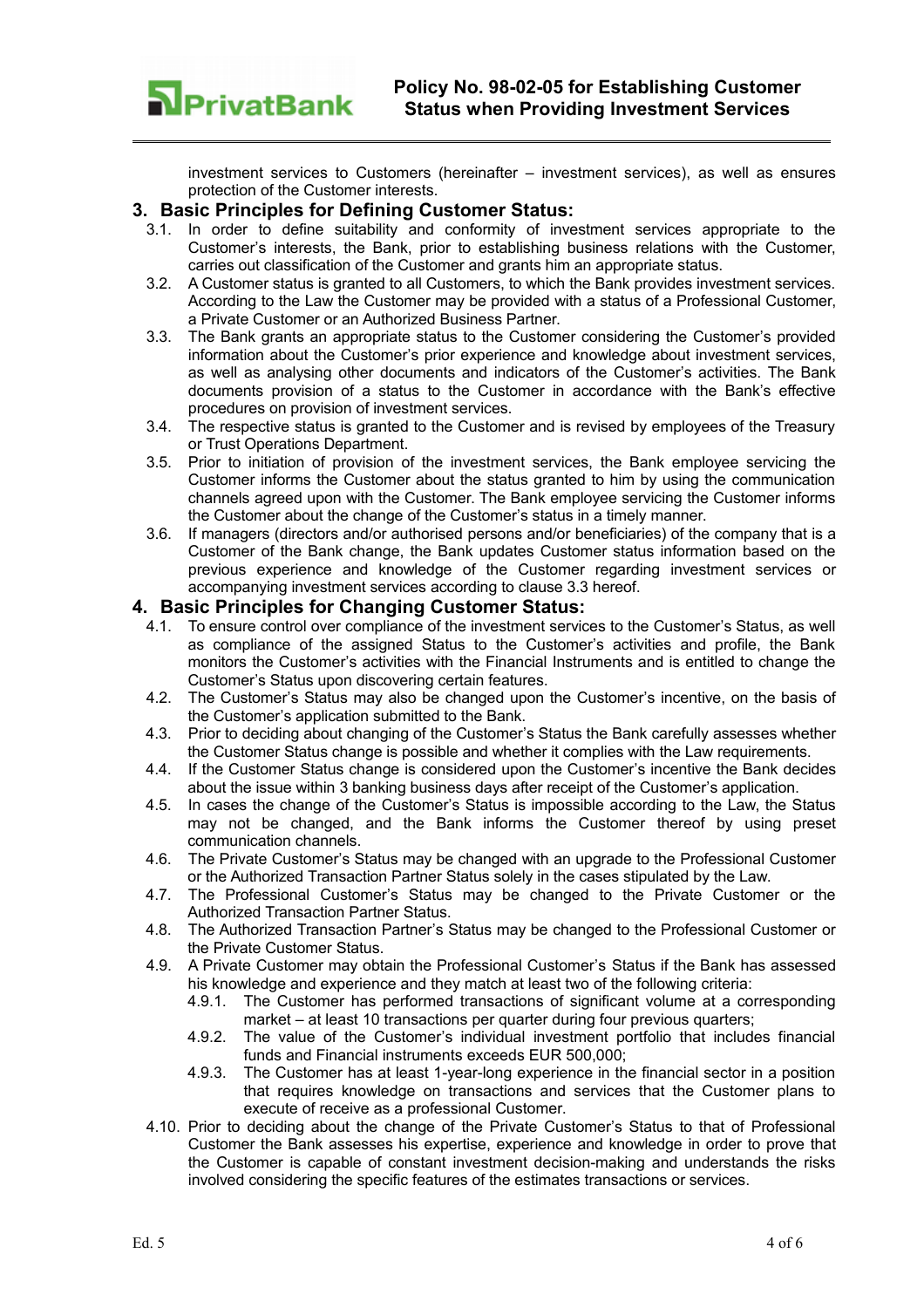

- 4.11. Professional Customer Status can be granted in general or for a certain type of investment services, a transactions type, a certain transaction or a product.
- 4.12. Prior to granting the Professional Customer Status to the Customer the Bank warns him in writing about the investment protection rights, which the Customer might lose in the Professional Customer Status; the Customer should sign a confirmation that he has received such warning and understands consequences of loss of such rights. A written agreement is prepared for granting the Professional Customer Status.
- 4.13. The Customer whom the Bank has acknowledged as a Professional Customer provides the Bank with information about changes in his activities, which might affect the Customer's compliance with the requirements set for the Professional Customers. After receipt of information that the Customer no longer complies with the requirements set by the Professional Customer the Bank decides on cancelling the Status and informs the Customer about that in writing.
- 4.14. The Bank may grant the Professional Customer Status to a Private Customer generally for all provided services or for specific types of investment services, transactions or products.
- 4.15. The Professional Customer willing to obtain the Private Customer Status submits an application to the Bank where he states the type of an investment service, a transaction or a product, for which the Private Customer Status is required.
- <span id="page-4-1"></span>4.16. In order for the Professional Customer to receive the Private Customer Status, the Bank and the Customer enter a written agreement. Such agreement provides for the types of investment services, transactions or products to which the Private Customer Status is applicable.
	- 4.17. The Authorized Transaction partner is entitled to demand that the Bank provides him with the status of a Professional Customer or a Private Customer. If the Authorized Transaction partner does not indicate directly which Status – Professional or Private Customer – should be granted to him, the Bank grants the Professional Customer Status.
	- 4.18. The Bank may also apply the Authorized Transaction partner status for:
	- 4.18.1. goods dealers;
	- 4.18.2. companies conducting transactions on options, futures, or derivative Financial instruments or base asset derivative markets at their account with the sole purpose of limiting financial risks on the derivative Financial instruments market, or conducting transactions at account of other market players, or establishing prices for them, and which are guaranteed by members of the settlement systems on such markets, if responsibility of for execution of settlements is undertaken by the members of the settlement system on this market;
	- 4.18.3. other commercial entities the primary activity of which is investments in Financial instruments and that make such investments in bulk;
	- 4.18.4. commercial entities meeting two of the three requirements mentioned below:
	- 4.18.4.1. equity capital at least an equivalent of 2 million euro;
	- 4.18.4.2. net turnover at least 40 million euro;
	- 4.18.4.3. balance value an equivalent of at least 20 million euro.
	- 4.18.5. states and municipalities, state authorities managing the state debt, central banks of countries, The World Bank, International Monetary Fund, European Central Bank, and other international financial institutions.
	- 4.19. In order to apply the Authorized transaction partner status to persons listed in clause [4.18,](#page-4-1) the Bank should obtain consent of such person. The consent may be obtained for investment services in general, for individual investment services, or for individual transactions.
	- 4.20. If the Bank Customer is a commercial entity mentioned in clause [4.18](#page-4-1) registered in another EU member-state, the Bank applies such Customer Status to them, that would apply to them according to legal acts of said EU member-state. The Bank is entitled to grant a Customer Status to such commercial entity based on the information provided by said commercial entity on the legal acts of the respective EU member-state.

## **5. Persons in Charge of Policy Implementation:**

- <span id="page-4-0"></span>5.1. **The Council of the Bank,** after Policy consideration at the meeting of the Board of the Bank, approves the Policy and generally supervises implementation thereof.
- 5.2. **The Board of the Bank** is in charge of: